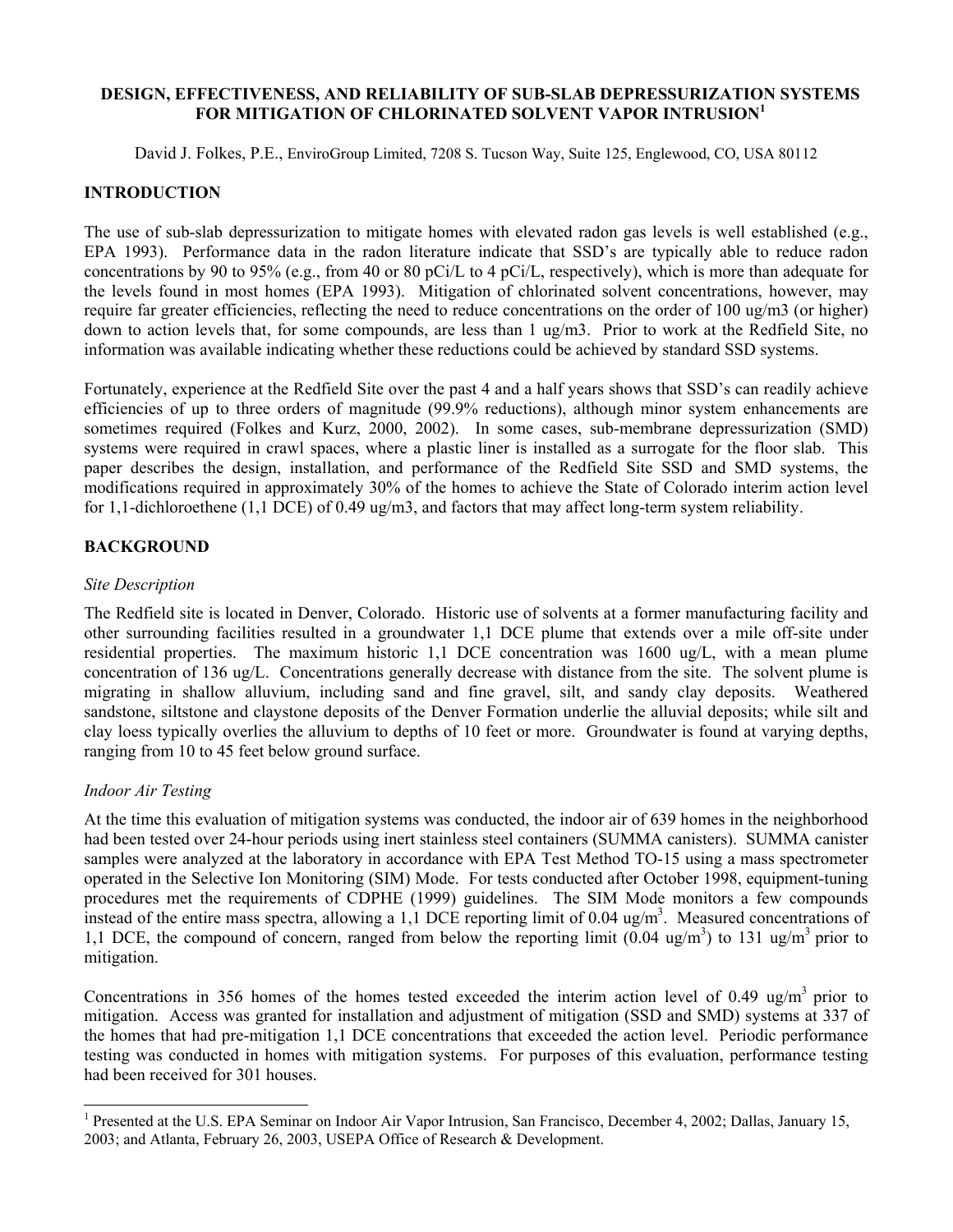## **DESCRIPTION OF MITIGATION SYSTEMS**

Vapor mitigation systems were installed generally following USEPA guidelines for radon mitigation (EPA 1993). SSD systems were installed in homes with basements, bi-levels, or slabs-on-grade, while SMD systems were installed in homes with crawl spaces, as described below. Combination systems were installed in homes with both basements and crawl spaces. Due to the large number of homes requiring mitigation in a short time period, systems were installed by different contractors, who used similar, but varying, methods and equipment (e.g., pipe and fans).

### *Sub-Slab Depressurization Systems*

A typical SSD system installation is shown on Figure 1. Suction pits were created below the concrete floor slabs by drilling a 3.5 to 5 inch diameter hole through the slab, ideally but not necessarily located near the middle of slab, then hand-excavating a void approximately 1 to 3 cubic feet in volume to increase the effectiveness of the depressurization system (e.g., see Bonnefous et al., 1992). Either 3 or 4-inch diameter PVC pipe from the suction side of the fan was inserted in the hole. The annular space between the pipe and slab was sealed with acrylic latex caulk. In each home, one suction point was created in the floor slab. The fans were installed in the attic, garage, or outside the house. Pipe exhausts were located at least 10 feet above the ground and 10 feet from doors or windows, following EPA (1993) guidelines for radon systems. All visible cracks and joints in the floor were sealed with acrylic latex caulk; however, many of the homes had finished basements or garden levels, preventing identification or sealing of cracks.

## *Sub-Membrane Depressurization Systems*

SMD systems were installed in crawl spaces by placing a 0.1 mm thick, cross-laminated polyethylene membrane or liner over the dirt surface and sealing the liner to the concrete foundation walls using acrylic latex adhesive (Figure 1). The end of the pipe (3 or 4 inch PVC) from the suction side of the fan was inserted through a hole cut in the liner. In some cases, the contractor simply put a short elbow or tee on the pipe to create one or two suction points; in other cases, the suction pipe was connected to a perforated, corrugated drain pipe that was snaked under the liner to extend the suction field. In one case, a non-woven geotextile was used to extend the suction field below the liner, providing a smoother surface for homeowners and workers to crawl on and cushioning the liner. All three methods were effective at achieving action levels. The liner was sealed to the pipe at the penetration hole using vinyl tape to prevent loss of vacuum. When concrete footings divided the crawl space, a separate suction point was generally installed in each separate area between the footings. The fan was installed outside the house and the pipe was routed up the outside wall to exhaust above the roofline.



**Figure 1.** Mitigation Systems (typical)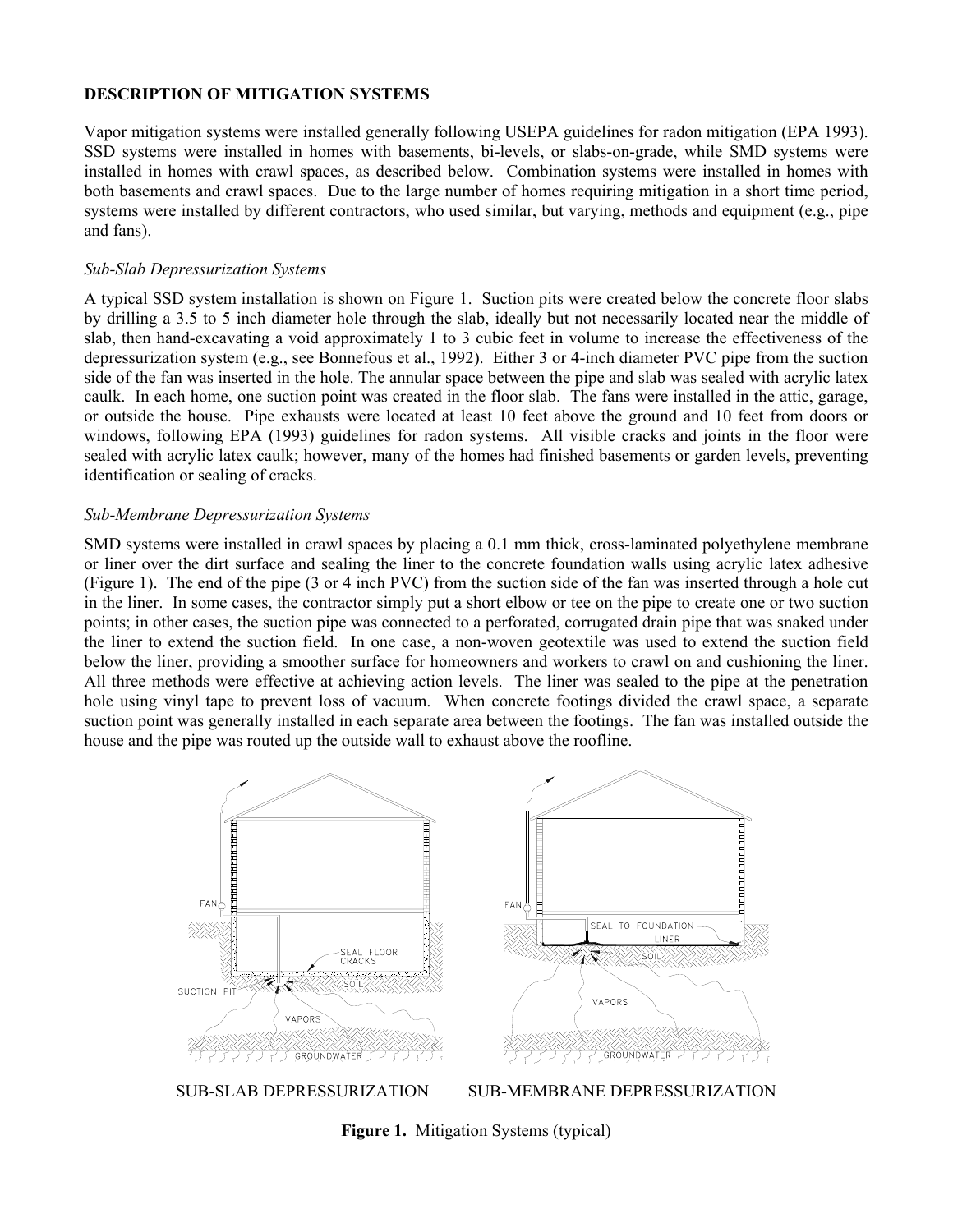### *Fans*

Inline centrifugal fans by various manufacturers (e.g., Fantech, RAM/GAM, AMG) were used to create the lowpressure zones below the concrete slabs and liners. In most cases a 90-watt fan was installed, with a flow rate of  $2.5$  m<sup>3</sup>/min at 249 Pa. In situations where additional vacuum was desired (see Results and Discussion), a 150watt fan with a flow rate of 5.7 m<sup>3</sup>/min at 249 Pa was installed. The fans operate 24 hours per day and each SSD system has an oil-filled manometer in the pipe providing a visual indicator to the homeowner that the system is operating. The fans were hardwired with accessible on/off switches, in a few cases requiring larger electrical panels to meet code. All work was conducted by licensed contractors under electrical and mechanical permits, as required by the Denver Building Inspection Department.

# **MITIGATION SYSTEM PERFORMANCE**

A total of 301 mitigation systems were evaluated for this study. Of these, 189 were SSD systems, 79 were SMD systems, and 33 were combined systems. In most cases, standard systems (i.e., with one suction point, a standard size suction pit, and a 90 watt fan) were installed and the need for modification, if any, was based on quarterly performance monitoring. Approximately 75% of the SSD systems, 68% of the SMD systems, and 70% of the combination systems met the CDPHE interim action level without requiring modification. SSD systems, SMD systems, and combinations were able to reduce indoor air concentrations of 1,1 DCE by up to two orders of magnitude and, in some cases, almost three orders of magnitude.

Modifications to the standard systems required to bring the remaining systems into compliance with the interim action level included enlargement of the suction pit, additional suction pits, and/or replacement of the 90 watt fan with a 150 watt fan were sufficient. The provision of outside combustion air in a few homes lacking these vents (now required by building code) was sufficient to allow the mitigation system to achieve the action level. In homes with SMD systems, typical modifications included sealing small gaps between the liner and foundation wall, adding more perforated pipe to extend the suction field under the liner, and installing a 150 watt fan were sufficient to meet the action level. As shown in Table 1, most systems were able to achieve the indoor air action level with the standard system or one modification. In a small fraction of homes (i.e., less than 10% of the total homes mitigated), more than one modification was required to meet the action level.

| <b>System</b>              | <b>SSD</b> | <b>SMD</b> | <b>Combination</b> |
|----------------------------|------------|------------|--------------------|
| No Modifications           | 75%        | 68%        | 70%                |
| One Modification           | 16%        | 27%        | 21%                |
| More than one modification | 9%         | 5%         | 9%                 |
| Totals:                    | 100%       | 100%       | $100\%$            |

**Table 1. Percentages of Systems Requiring Modification to Meet Action Level.**

It would also be possible to initially install upgraded systems in all homes, including multiple suction points and 150-watt fans, at potentially lower cost (due to fewer mobilizations and less re-testing). This approach might be necessary if no performance monitoring was planned; however, at the Redfield Site a more iterative approach based on performance monitoring allowed installation of the most aesthetic and quiet system possible, consistent with typical radon systems installed in thousands of homes across the country, rather than overbuilt systems. It should be noted that the need for system modifications is not necessarily correlated to high initial concentrations, but is more a function of subslab soil and moisture conditions and house-specific factors.

# **LONG TERM RELIABILITY**

SSD and SMD systems have proven track records based on radon mitigation experience (EPA 1993), and can be expected to continue to perform properly until the fan requires replacement (typical expected life span of 5 to 15 years, with 5 year warranty). Some fluctuations in concentrations should be expected over time, due to seasonal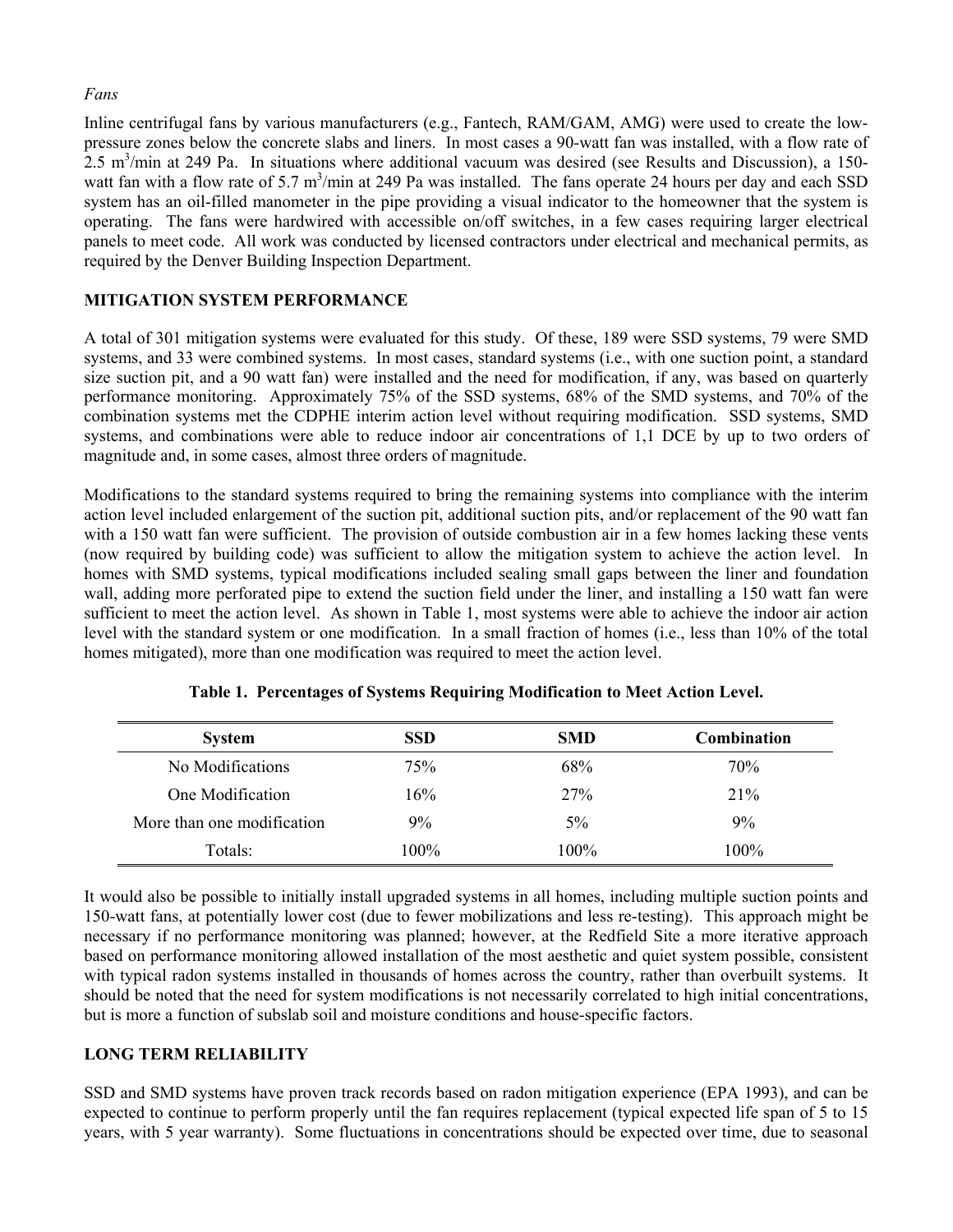effects (e.g., thermal heat stack effect, furnace operation, and closed windows in the winter) and varying occupant activities (e.g., leaving doors and windows open). The long term Redfield Site data, however, indicate that these fluctuations are minor and remain within a relatively narrow range (see Figure 2, below). Occasional excursions over an action level should not be of concern, as long as the mean concentration remains below the action level, which is typically based on long-term average exposure. At the Redfield Site, compliance with the action level after the first three tests is based on the 95% upper confidence level of the mean concentration since system installation (or modification). In most cases, the need for system modification was determined within the first few months of operation.

Once the ability of a mitigation system to achieve action levels has been established, either over a period of four seasons or under worse case conditions (typically cold weather with the furnace operating), the mitigation system should be considered reliable, as long as it continues to operate normally. Occupants of buildings or homes can readily detect problems with the fan by silence (the fan stops operating), noise (bearing failure in fan), or lack of differential pressure in the manometer. As a result, inoperative fans can be replaced relatively quickly, ensuring no significant impact on long-term mean concentrations or system reliability.

Most other factors that could affect the long-term reliability of mitigation systems are the result of homeowner actions, including deliberately turning off the fan or ignoring an inoperative fan, knocking the suction pipes down, or damaging the crawl space liners. All of these events are readily mitigated as long as the homeowners contact the party responsible for system operation and arrange for repairs.



**Figure 2.** DCE Indoor Air Test Data For Homes with Mitigation Systems

# **RECOMMENDATIONS**

Careful installation of standard radon mitigation system (SSD or SMD) can be expected to achieve up to three orders of magnitude reduction in concentrations approximately 70% of the time, depending on site-specific conditions. A standard system would include one suction point, a 90-watt fan, sealing of any visible cracks in the slab, and installing a liner in any crawl spaces. Crawl space liners should be carefully inspected for proper seals along foundation walls and intermediate footings, if any, with sufficient slack in the liner to reduce the potential for tearing. Smoke or pressure tests should be conducted at the far end of the slab or crawl space to ensure that an adequate suction field has been established. With periodic performance monitoring, relatively simple modifications can be made to the remaining 30% of the systems to achieve similar efficiencies, resulting in optimally designed systems for each house.